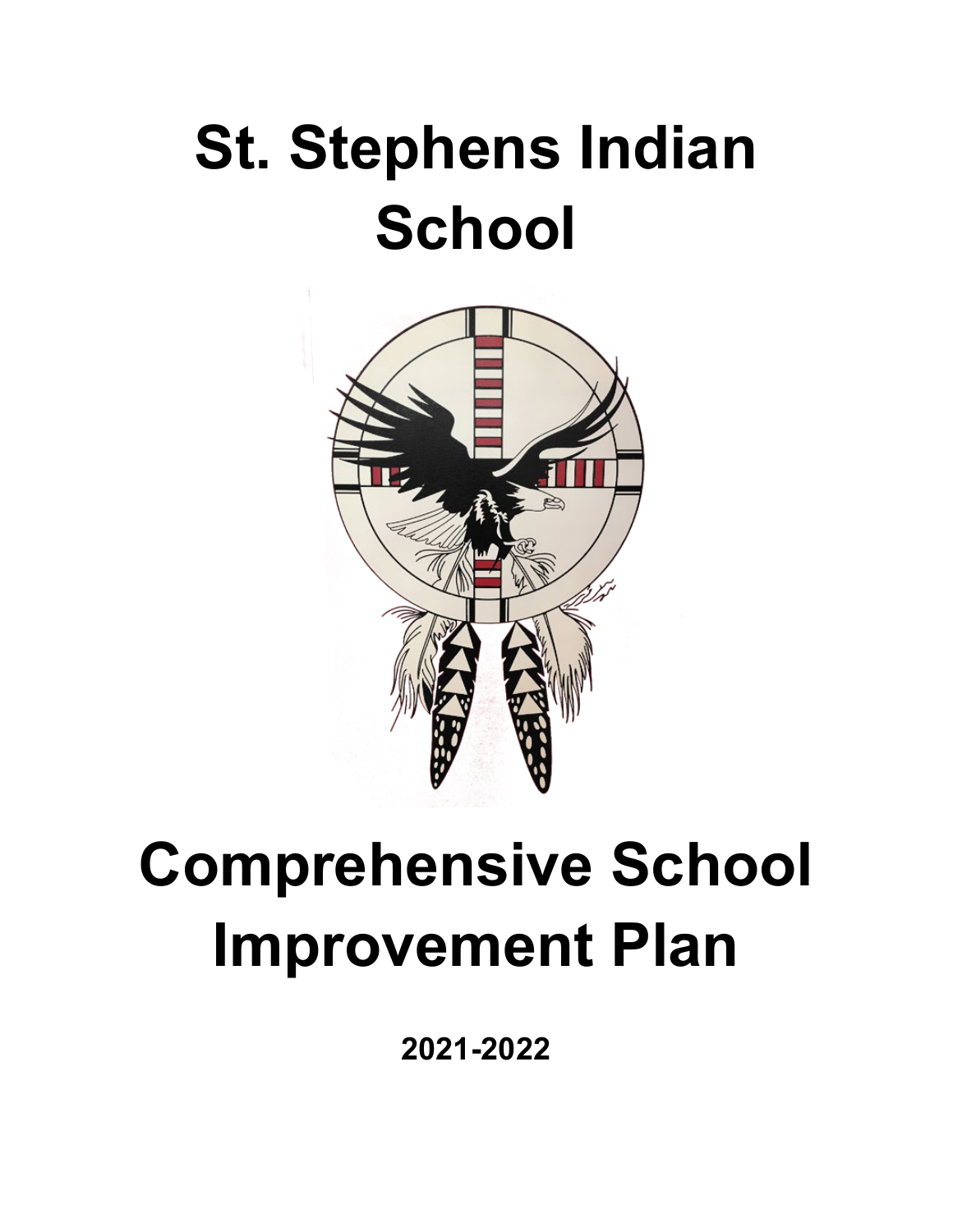|      | <b>Leadership Capacity Standards</b>                                                                                                                                            |                |     |                |     |                |     |                |           |                        | <b>Rating</b> |
|------|---------------------------------------------------------------------------------------------------------------------------------------------------------------------------------|----------------|-----|----------------|-----|----------------|-----|----------------|-----------|------------------------|---------------|
| 1.1  | The institution commits to a purpose statement that defines beliefs about<br>teaching and learning, including the expectations for learners.                                    |                |     |                |     |                |     |                | Impacting |                        |               |
|      | EN:                                                                                                                                                                             | 4              | IM: | 3              | RE: | 3              | SU: | $\overline{2}$ | EM:       | 4                      |               |
| 1.2  | Stakeholders collectively demonstrate actions to ensure the achievement of<br>the institution's purpose and desired outcomes for learning.                                      |                |     |                |     |                |     |                |           | <b>Improving</b>       |               |
|      | EN:                                                                                                                                                                             | 3              | IM: | 3              | RE: | 3              | SU: | 2              | EM:       | $\overline{2}$         |               |
| 1.3  | The institution engages in a continuous improvement process that produces<br>evidence, including measurable results of improving student learning and<br>professional practice. |                |     |                |     |                |     |                |           | <b>Improving</b>       |               |
|      | EN:                                                                                                                                                                             | 4              | IM: | 3              | RE: | $\overline{2}$ | SU: | 3              | EM:       | 3                      |               |
| 1.4  | The governing authority establishes and ensures adherence to policies that<br>are designed to support institutional effectiveness.                                              |                |     |                |     |                |     |                |           | Impacting              |               |
|      | EN:                                                                                                                                                                             | 4              | IM: | 4              | RE: | 4              | SU: | 3              | EM:       | 4                      |               |
| 1.5  | The governing authority adheres to a code of ethics and functions within<br>defined roles and responsibilities.                                                                 |                |     |                |     |                |     |                | Impacting |                        |               |
|      | EN:                                                                                                                                                                             | $\overline{4}$ | IM: | 4              | RE: | 4              | SU: | 4              | EM:       | 4                      |               |
| 1.6  | Leaders implement staff supervision and evaluation processes to improve<br>professional practice and organizational effectiveness.                                              |                |     |                |     |                |     |                | Impacting |                        |               |
|      | EN:                                                                                                                                                                             | 4              | IM: | 4              | RE: | 3              | SU: | $\mathbf{1}$   | EM:       | 4                      |               |
| 1.7  | Leaders implement operational processes and procedures to ensure<br>organizational effectiveness in support of teaching and learning.                                           |                |     |                |     |                |     |                | Impacting |                        |               |
|      | EN:                                                                                                                                                                             | $\overline{4}$ | IM: | 4              | RE: | $\overline{2}$ | SU: | 3              | EM:       | $\boldsymbol{\Lambda}$ |               |
| 1.8  | Leaders engage stakeholders to support the achievement of the institution's<br>purpose and direction.                                                                           |                |     |                |     |                |     |                | Impacting |                        |               |
|      | EN:                                                                                                                                                                             | 4              | IM: | $\overline{4}$ | RE: | 4              | SU: | 3              | EM:       | 4                      |               |
| 1.9  | The institution provides experiences that cultivate and improve leadership<br>effectiveness.                                                                                    |                |     |                |     |                |     |                | Impacting |                        |               |
|      | EN:                                                                                                                                                                             | 4              | IM: | 4              | RE: | 4              | SU: | 4              | EM:       | 4                      |               |
| 1.10 | Leaders collect and analyze a range of feedback data from multiple<br>stakeholder groups to inform decision-making that results in improvement.                                 |                |     |                |     |                |     |                | Impacting |                        |               |
|      | EN:                                                                                                                                                                             | 4              | IM: | 4              | RE: | 4              | SU: | 3              | EM:       | 3                      |               |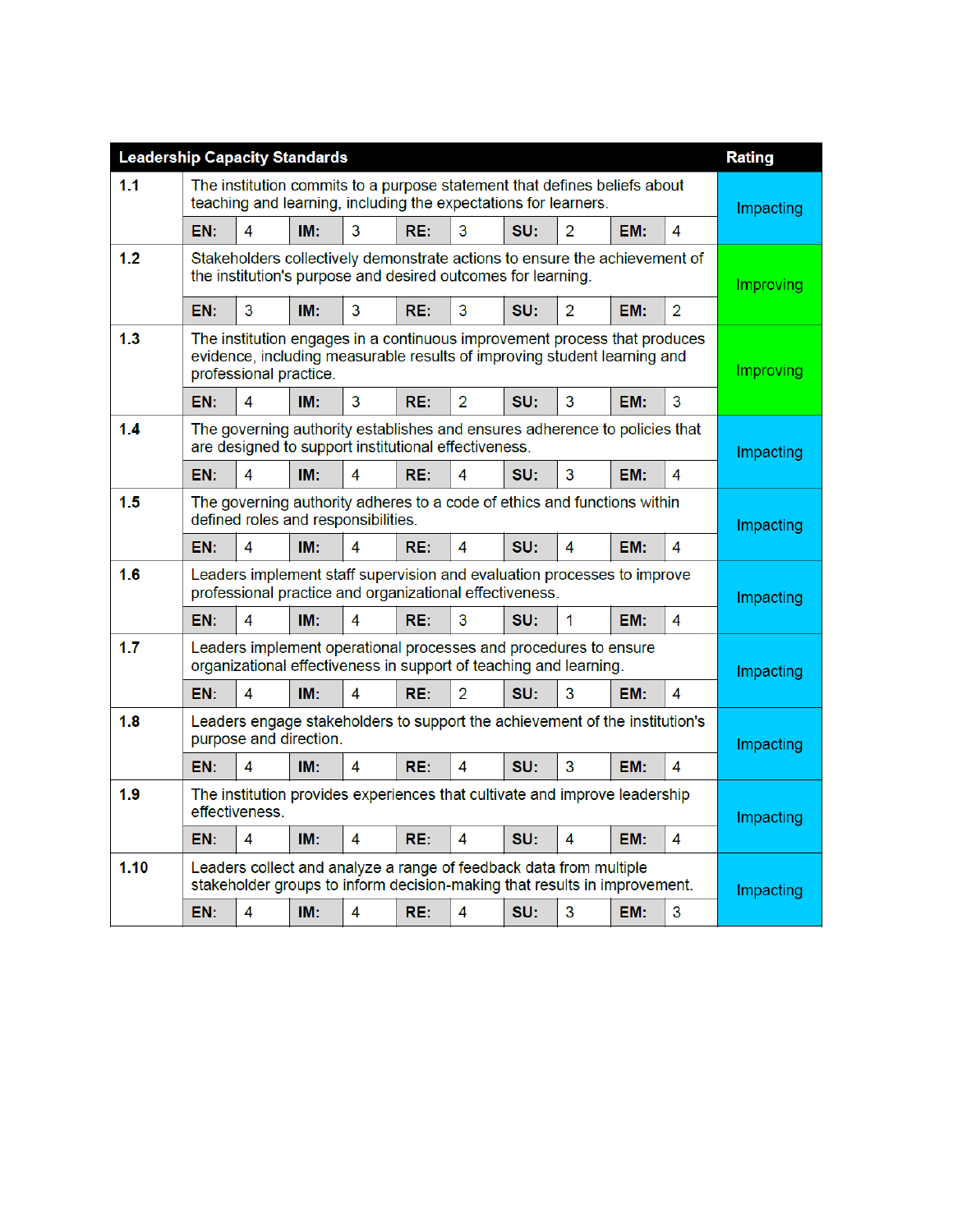#### **Leadership Domain**

1.1 - The institution commits to a purpose statement that defines beliefs about teaching and learning, including the expectations for learners.

Engagement - 4 Implementation - 3 Results - 3 Sustainability - 2 Embeddedness - 4

Action: To improve sustainability within this standard, the school plans to host annual reviews of the district purpose statement, beliefs about teaching and learning, and the expectations for learners to ensure all stakeholders are in agreement.

1.2 - Stakeholders collectively demonstrate actions to ensure the achievement of the institution's purpose and desired outcomes for learning.

Engagement - 3 Implementation - 3 Results - 3 Sustainability - 2 Embeddedness - 2

Action: Procedural documentation explaining how stakeholders can participate in and collectively demonstrate actions to ensure the achievement of the institution's purpose and desired outcomes for learning will increase both sustainability and embeddedness within this standard.

1.3 - The institution engages in a continuous improvement process that produces evidence, including measurable results of improving student learning and professional practice.

Engagement - 4 Implementation - 3 Results - 2 Sustainability - 3 Embeddedness - 3

Action: An improved method of data collection pertaining to the continuous improvement process will be implemented, including measurable results of improving student learning and professional practice.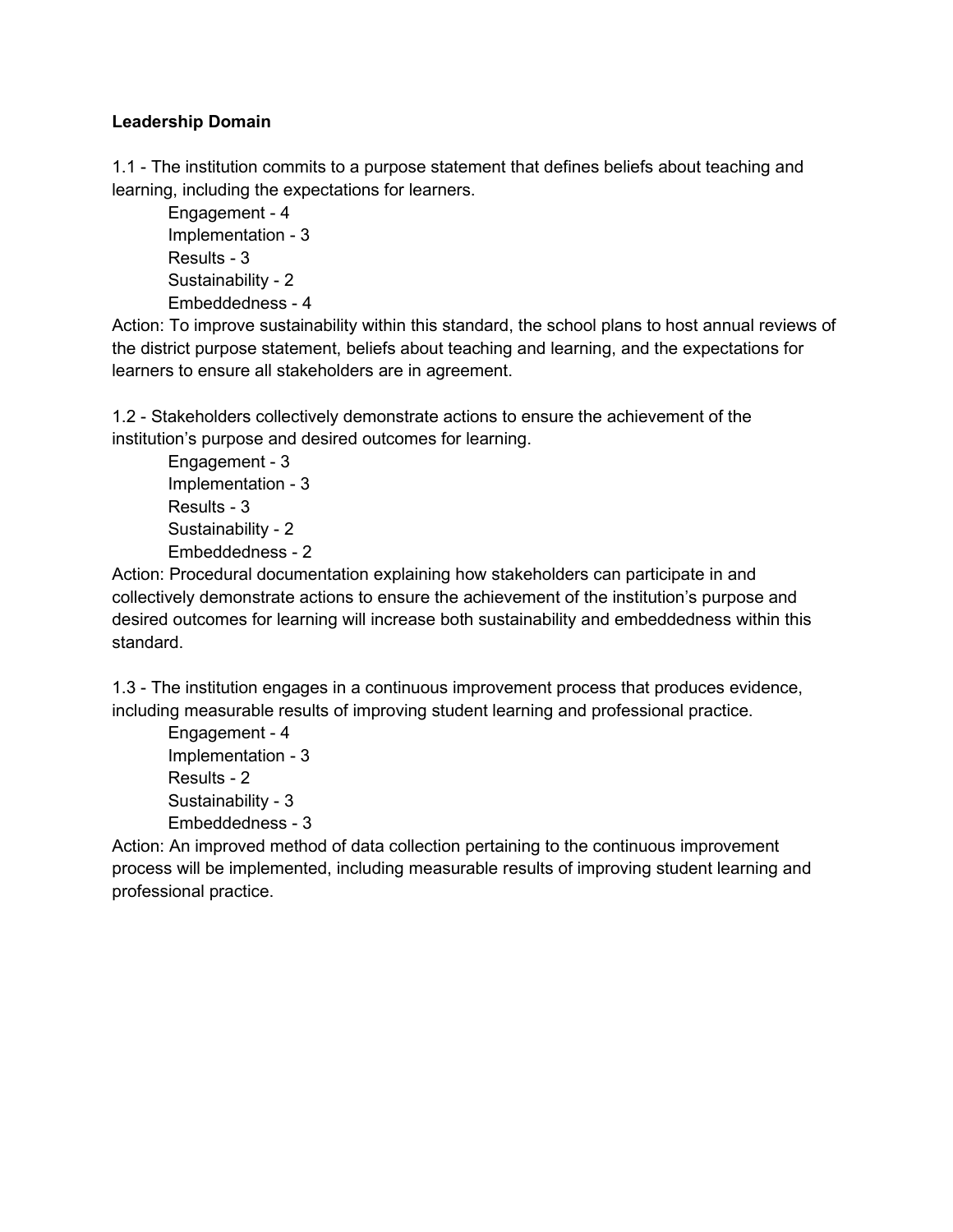1.4 - The governing authority establishes and ensures adherence to policies that are designed to support institutional effectiveness.

Engagement - 4 Implementation - 4 Results - 4 Sustainability - 3 Embeddedness - 4

Action: The governing authority will continue to establish and ensure adherence to policies that are designed to support institutional effectiveness.

1.5 - The governing authority adheres to a code of ethics and functions within defined roles and responsibilities.

Engagement - 4 Implementation - 4 Results - 4 Sustainability - 4 Embeddedness - 4

Action: The governing authority will continue to adhere to a code of ethics and function within defined roles and responsibilities set forth by the district.

1.6 - Leaders implement staff supervision and evaluation processes to improve professional practice and organizational effectiveness.

Engagement - 4 Implementation - 4 Results - 3 Sustainability - 1 Embeddedness - 4

Action: Procedural documentation explaining the supervision and evaluation process utilized to improve professional practice and organizational effectiveness must be created, consistently updated, and shared with all stakeholders.

1.7 - Leaders implement operational processes and procedures to ensure organizational effectiveness in support of teaching and learning.

Engagement - 4 Implementation - 4 Results - 2 Sustainability - 3 Embeddedness - 4

Action: An improved method of data collection pertaining to the operational processes and procedures to ensure organizational effectiveness in support of teaching and learning will be developed and implemented.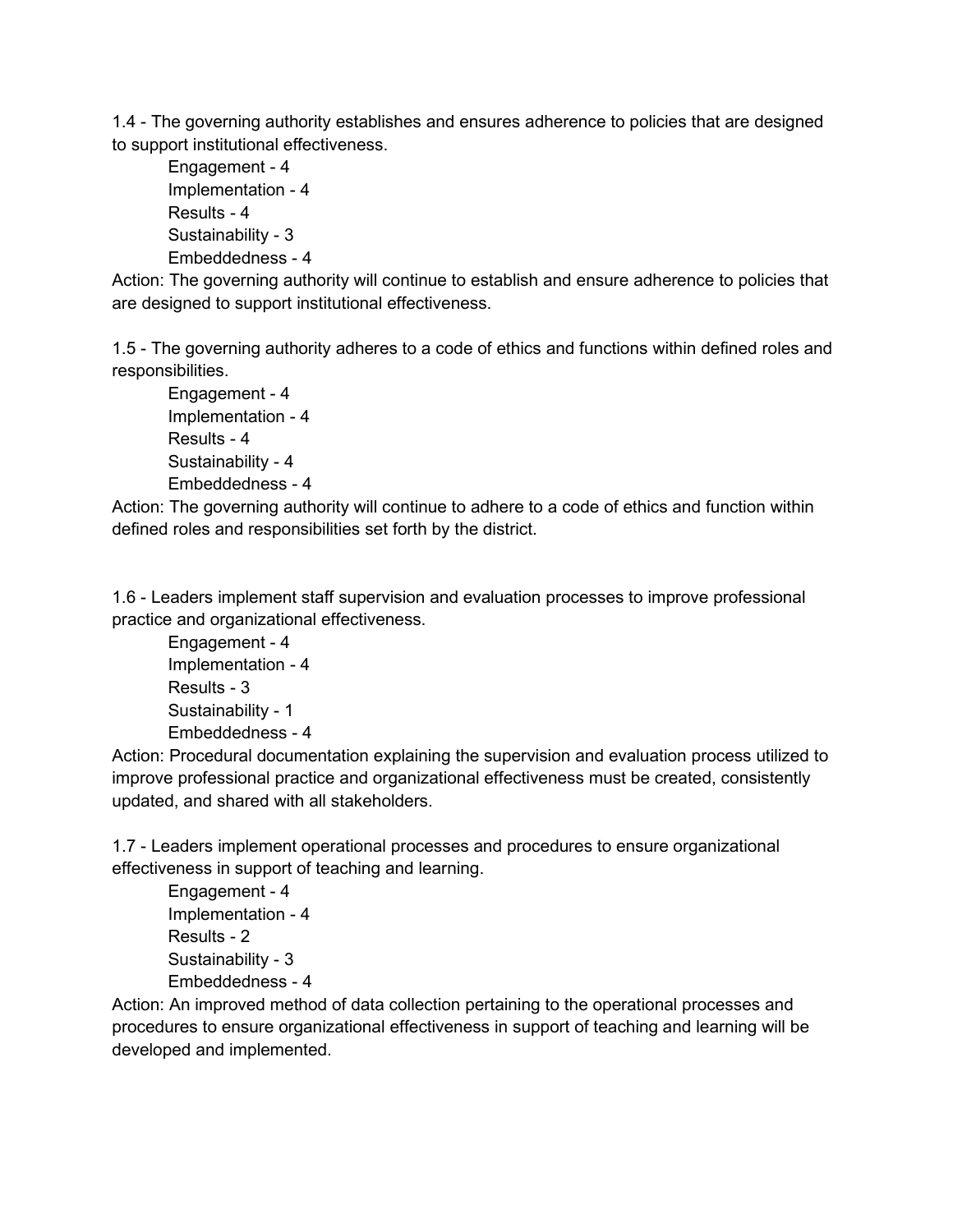1.8 - Leaders engage stakeholders to support the achievement of the institution's purpose and direction.

```
Engagement - 4
Implementation - 4
Results - 4
Sustainability - 3
Embeddedness - 4
```
Action: Leaders will continue to engage stakeholders to support the achievement of the institution's purpose and direction.

1.9 - The institution provides experiences that cultivate and improve leadership effectiveness.

```
Engagement - 4
Implementation - 4
Results - 4
Sustainability - 4
Embeddedness - 4
```
Action: The institution will continue to provide experiences that cultivate and improve leadership effectiveness.

1.10 - Leaders collect and analyze a range of feedback data from multiple stakeholder groups to inform decision-making that results in improvement.

Engagement - 4 Implementation - 4 Results - 4 Sustainability - 3 Embeddedness - 3

Action: Leaders will continue to collect and analyze a range of feedback data from multiple stakeholder groups to inform decision-making that results in improvement.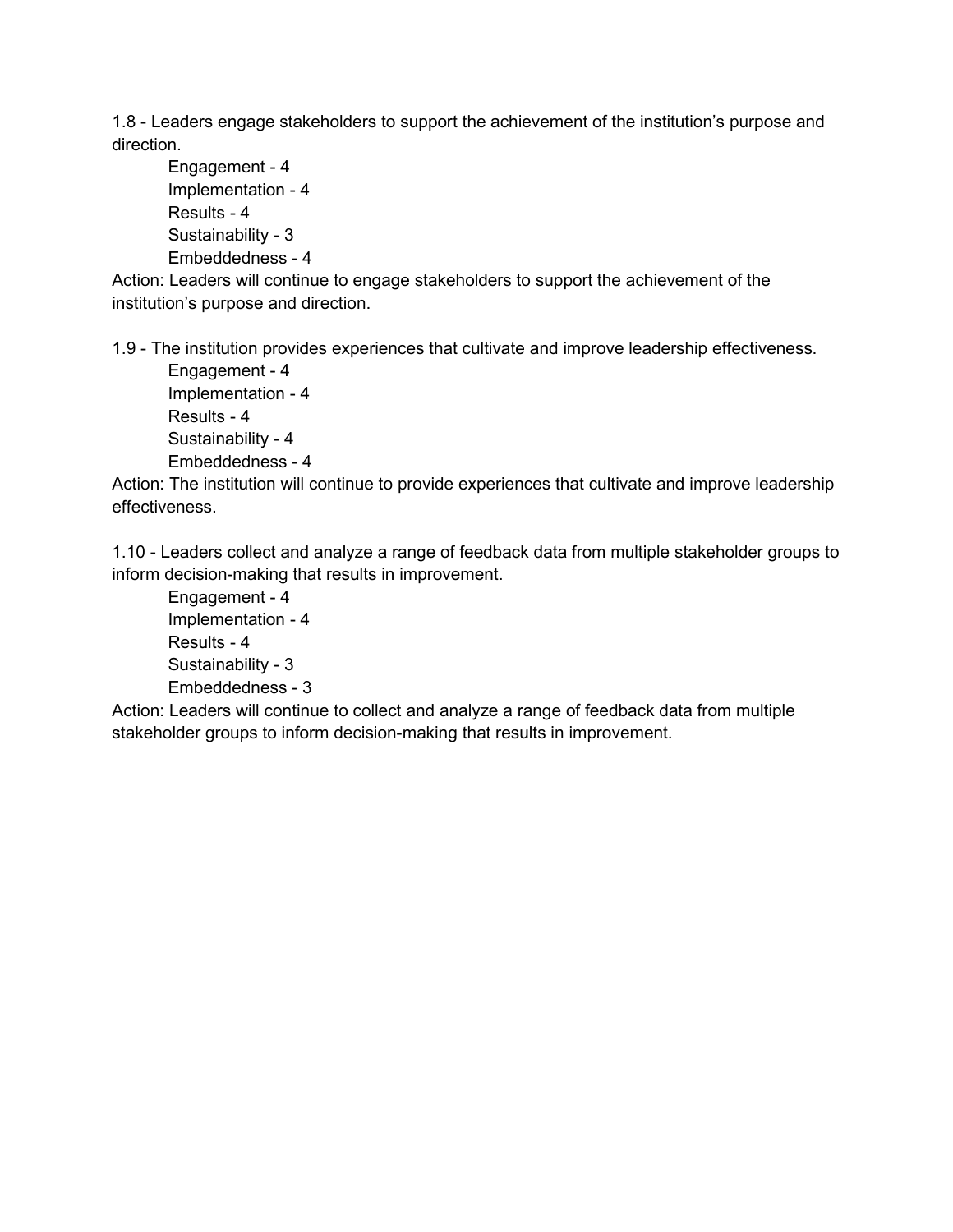| <b>Learning Capacity Standards</b> |                                                                                                                                                                      |                                                                                                                                        |     |                |     |                |     |                |                   |                  | <b>Rating</b>     |
|------------------------------------|----------------------------------------------------------------------------------------------------------------------------------------------------------------------|----------------------------------------------------------------------------------------------------------------------------------------|-----|----------------|-----|----------------|-----|----------------|-------------------|------------------|-------------------|
| 2.1                                | Learners have equitable opportunities to develop skills and achieve the content<br>and learning priorities established by the institution.                           |                                                                                                                                        |     |                |     |                |     |                |                   | <b>Impacting</b> |                   |
|                                    | EN:                                                                                                                                                                  | 4                                                                                                                                      | IM: | 4              | RE: | 4              | SU: | 4              | EM:               | 4                |                   |
| 2.2                                | The learning culture promotes creativity, innovation, and collaborative problem-<br>solving.                                                                         |                                                                                                                                        |     |                |     |                |     |                |                   |                  | <b>Initiating</b> |
|                                    | EN:                                                                                                                                                                  | $\overline{2}$                                                                                                                         | IM: | 2              | RE: | 2              | SU: | 2              | EM:               | 2                |                   |
| 2.3                                | The learning culture develops learners' attitudes, beliefs, and skills needed for<br>success.                                                                        |                                                                                                                                        |     |                |     |                |     |                |                   | <b>Improving</b> |                   |
|                                    | EN:                                                                                                                                                                  | 3                                                                                                                                      | IM: | 3              | RE: | 3              | SU: | $\overline{2}$ | EM:               | $\overline{2}$   |                   |
| 2.4                                | The institution has a formal structure to ensure learners develop positive<br>relationships with and have adults/peers who support their educational<br>experiences. |                                                                                                                                        |     |                |     |                |     |                |                   | <b>Impacting</b> |                   |
|                                    | EN:                                                                                                                                                                  | 4                                                                                                                                      | IM: | 4              | RE: | 4              | SU: | 2              | EM:               | 3                |                   |
| 2.5                                | Educators implement a curriculum that is based on high expectations and<br>prepares learners for their next levels.                                                  |                                                                                                                                        |     |                |     |                |     |                |                   |                  | <b>Improving</b>  |
|                                    | EN:                                                                                                                                                                  | 4                                                                                                                                      | IM: | $\overline{2}$ | RE: | 2              | SU: | 2              | EM:               | $\overline{2}$   |                   |
| 2.6                                | The institution implements a process to ensure the curriculum is aligned to<br>standards and best practices.                                                         |                                                                                                                                        |     |                |     |                |     |                |                   | <b>Improving</b> |                   |
|                                    | EN:                                                                                                                                                                  | 3                                                                                                                                      | IM: | 3              | RE: | 2              | SU: | $\overline{2}$ | EM:               | $\overline{2}$   |                   |
| 2.7                                | Instruction is monitored and adjusted to meet individual learners' needs and the<br>institution's learning expectations.                                             |                                                                                                                                        |     |                |     |                |     |                | <b>Improving</b>  |                  |                   |
|                                    | EN:                                                                                                                                                                  | 3                                                                                                                                      | IM: | $\overline{2}$ | RE: | $\overline{2}$ | SU: | $\overline{2}$ | EM:               | $\overline{2}$   |                   |
| 2.8                                | The institution provides programs and services for learners' educational futures<br>and career planning.                                                             |                                                                                                                                        |     |                |     |                |     |                | <b>Initiating</b> |                  |                   |
|                                    | EN:                                                                                                                                                                  | $\overline{2}$                                                                                                                         | IM: | $\overline{2}$ | RE: | $\overline{2}$ | SU: | $\overline{2}$ | EM:               | $\overline{2}$   |                   |
| 2.9                                | The institution implements processes to identify and address the specialized<br>needs of learners.                                                                   |                                                                                                                                        |     |                |     |                |     |                | Impacting         |                  |                   |
|                                    | EN:                                                                                                                                                                  | 4                                                                                                                                      | IM: | 3              | RE: | 4              | SU: | 4              | EM:               | 4                |                   |
| 2.10                               | Learning progress is reliably assessed and consistently and clearly<br>communicated.                                                                                 |                                                                                                                                        |     |                |     |                |     |                |                   | Improving        |                   |
|                                    | EN:                                                                                                                                                                  | 4                                                                                                                                      | IM: | $\mathbf{3}$   | RE: | $\overline{2}$ | SU: | 3              | EM:               | 3                |                   |
| 2.11                               | Educators gather, analyze, and use formative and summative data that lead to<br>the demonstrable improvement of student learning.                                    |                                                                                                                                        |     |                |     |                |     |                |                   | Impacting        |                   |
|                                    | EN:                                                                                                                                                                  | $\overline{4}$                                                                                                                         | IM: | 3              | RE: | 3              | SU: | 3              | EM:               | 3                |                   |
| 2.12                               |                                                                                                                                                                      | The institution implements a process to continuously assess its programs and<br>organizational conditions to improve student learning. |     |                |     |                |     |                |                   |                  | <b>Improving</b>  |
|                                    | EN:                                                                                                                                                                  | 4                                                                                                                                      | IM: | 3              | RE: | 3              | SU: | $\overline{2}$ | EM:               | $\overline{2}$   |                   |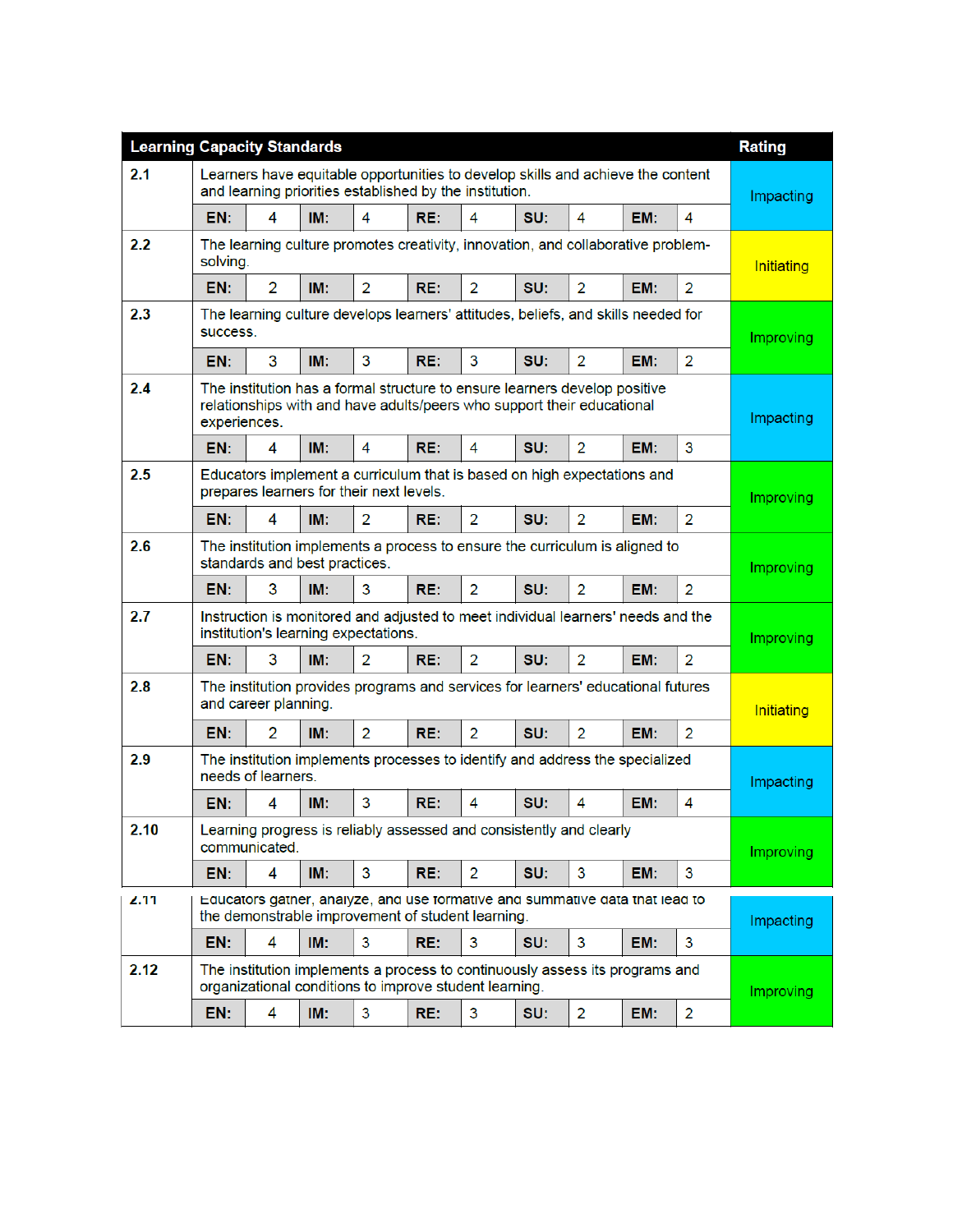#### **Learning Domain**

2.1 - Learners have equitable opportunities to develop skills and achieve the content and learning priorities established by the institution.

Engagement - 4 Implementation - 4 Results - 4 Sustainability - 4 Embeddedness - 4

Action: The school will continue to provide learners with equitable opportunities to develop skills and achieve the content and learning priorities established by the institution.

2.2 - The learning culture promotes creativity, innovation, and collaborative problem-solving.

Engagement - 2 Implementation - 2 Results - 2 Sustainability - 2 Embeddedness - 2

Action: The school will increase the promotion of creativity, innovation, and collaborative problem-solving by implementing protocols and procedures to ensure the overall learning culture of the school. The implementation of these new protocols and procedures will require stakeholder engagement, the collection of relevant data, and the documentation of such protocols and procedures to sustain and embed these practices in the future.

2.3 - The learning culture develops learners' attitudes, beliefs, and skills needed for success.

Engagement - 3 Implementation - 3 Results - 3 Sustainability - 2 Embeddedness - 2

Action: The school will develop procedural documentation explaining the methods by which learners' attitudes, beliefs, and skills are developed to result in student success.

2.4 - The institution has a formal structure to ensure learners develop positive relationships with and have adults/peers who support their educational experiences.

```
Engagement - 4
Implementation - 4
Results - 4
Sustainability - 2
Embeddedness - 3
```
Action: The school will develop procedural documentation explaining the methods by which learners develop positive relationships with and have adults/peers who support their educational experiences.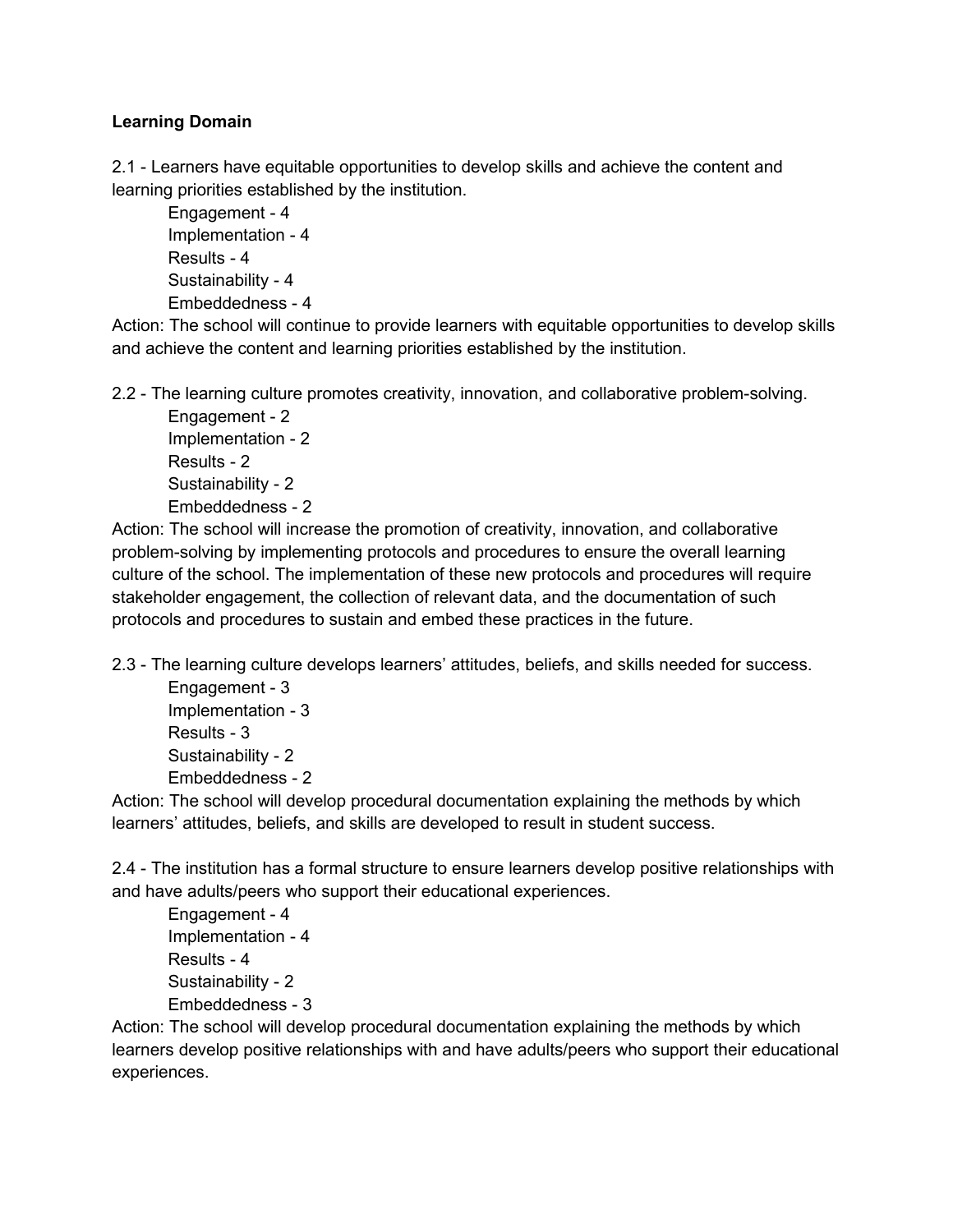2.5 - Educators implement a curriculum that is based on high expectations and prepares learners for their next levels.

Engagement - 4 Implementation - 2 Results - 2 Sustainability - 2 Embeddedness - 2

Action: The school will create procedural documentation explaining the implementation and continuous review of curriculum that is based on high expectations. Additionally, data will be collected to ensure the curriculum is preparing learners for their continued education.

2.6 - The institution implements a process to ensure the curriculum is aligned to standards and best practices.

Engagement - 3 Implementation - 3 Results - 2 Sustainability - 2 Embeddedness - 2

Action: Data will be collected to ensure the curriculum is aligned to standards and best practices. Additionally, procedural documentation will be developed and a continuous review of the curriculum will be conducted to ensure the curriculum is aligned to standards and best practices.

2.7 - Instruction is monitored and adjusted to meet individual learners' needs and the institution's learning expectations.

Engagement - 3 Implementation - 2 Results - 2 Sustainability - 2 Embeddedness - 2

Action: A formalized process will be developed and documented to ensure instruction is monitored and adjusted to meet the needs of individual learners and the learning expectations of the institution. Further, data will be collected through formalized methods to ensure instruction is monitored and adjusted to meet the needs of all learners.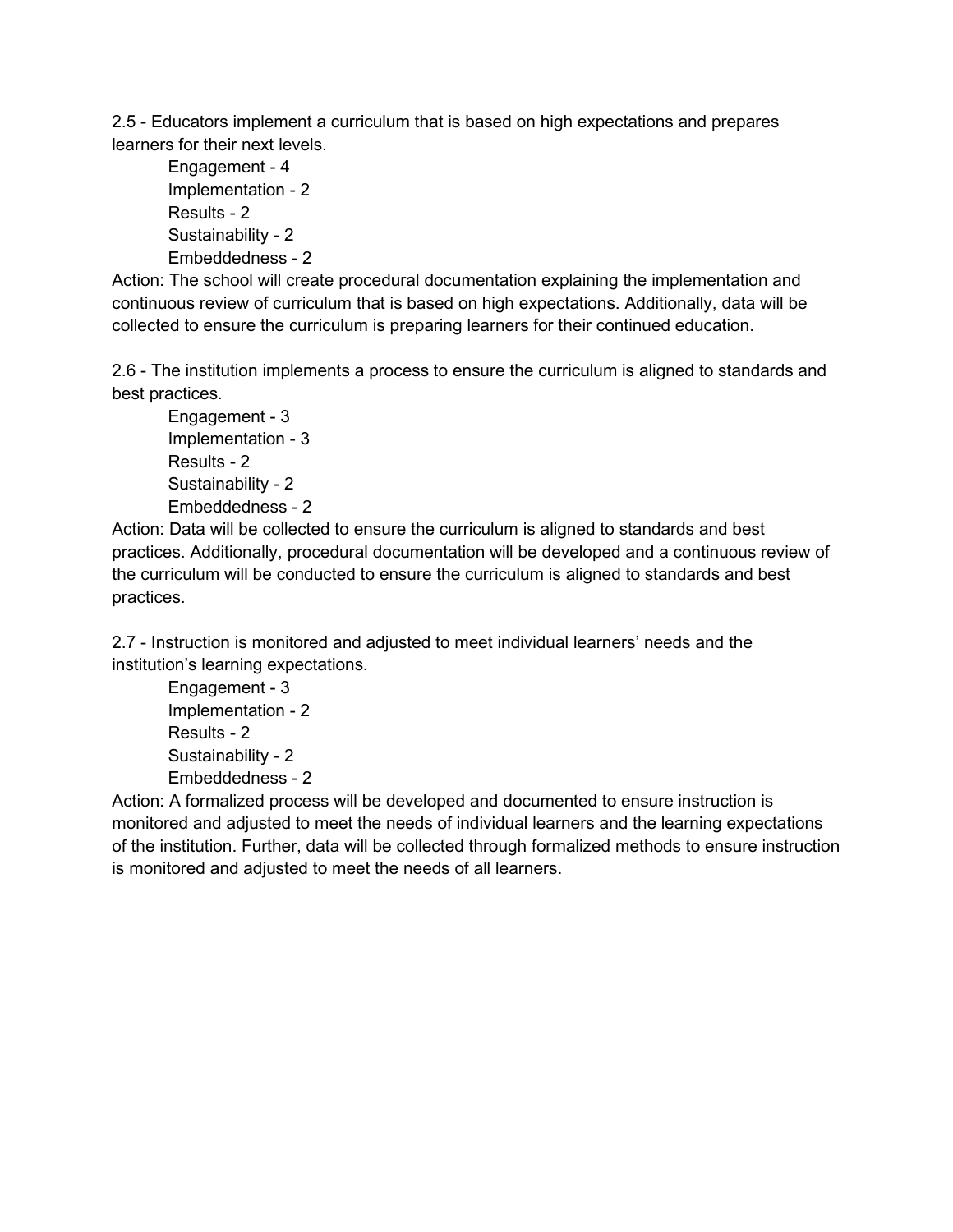2.8 - The institution provides programs and services for learners' educational futures and career planning.

Engagement - 2 Implementation - 2 Results - 2 Sustainability - 2 Embeddedness - 2

Action: Stakeholders will be engaged in the process of developing and implementing programs and services for learners' educational futures and career planning. Data will be collected and procedural documentation will be developed to ensure the programs and services provided to students are effective with regard to learners' educational futures and career planning.

2.9 - The institution implements processes to identify and address the specialized needs of learners.

Engagement - 4 Implementation - 3 Results - 4 Sustainability - 4 Embeddedness - 4

Action: The school will continue to utilize processes and procedures to identify and address the specialized needs of learners.

2.10 - Learning progress is reliably assessed and consistently and clearly communicated.

Engagement - 4 Implementation - 3 Results - 2 Sustainability - 3 Embeddedness - 3

Action: A formalized process for collecting data related to the learning progress will be developed to ensure that the learning process is reliably assessed and consistently and clearly communicated to all stakeholders.

2.11 - Educators gather, analyze, and use formative and summative data that lead to the demonstrable improvement of student learning.

Engagement - 4 Implementation - 3 Results - 3 Sustainability - 3 Embeddedness - 3

Action: The school will continue to utilize processes and procedures to gather, analyze, and use formative and summative data to improve the needs of all learners.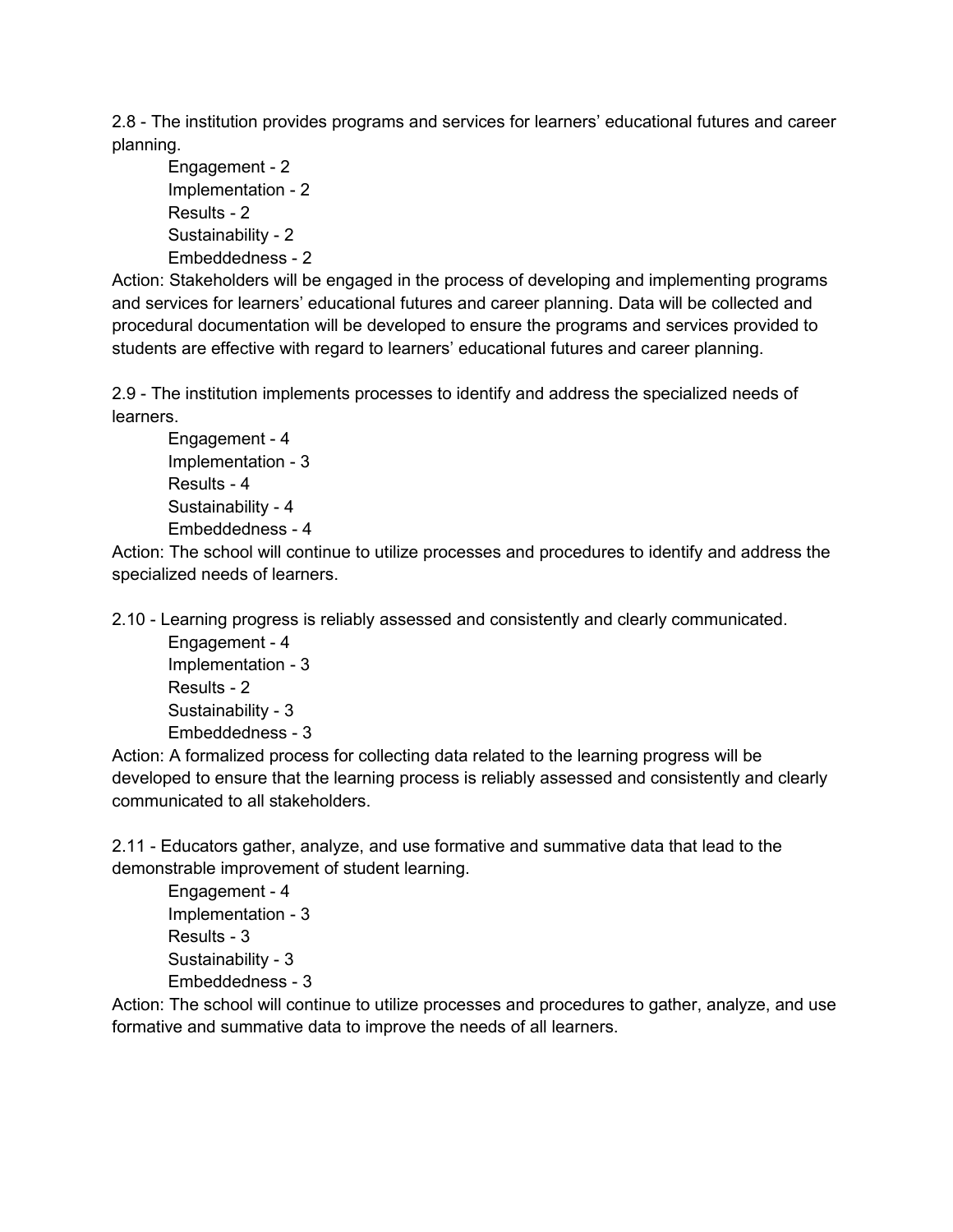2.12 - The institution implements a process to continuously assess its programs and organizational conditions to improve student learning.

Engagement - 4 Implementation - 3 Results - 3 Sustainability - 2 Embeddedness - 2

Action: Procedural documentation will be developed to ensure the institution continuously assesses its programs and organizational conditions to improve student learning.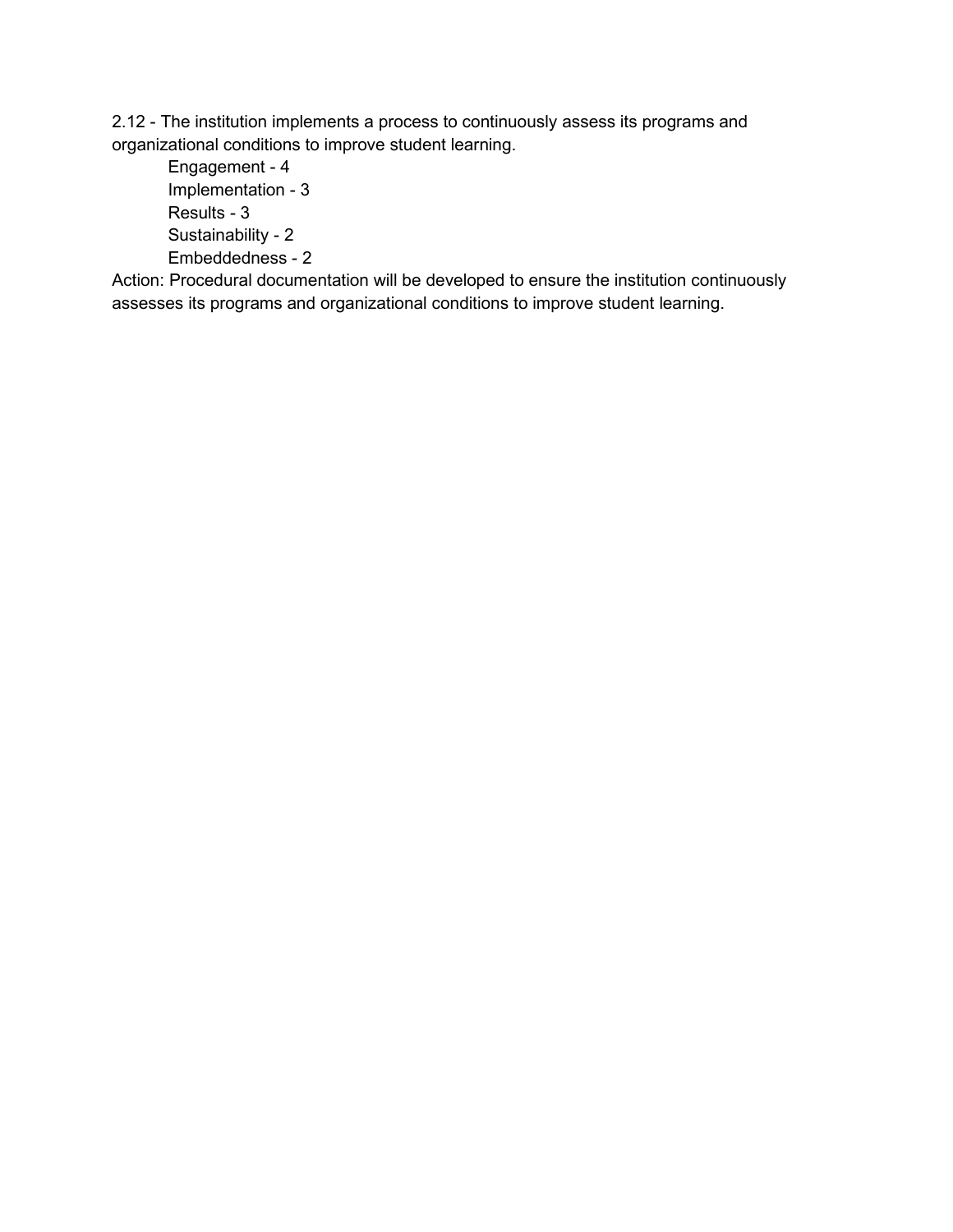|     | <b>Resource Capacity Standards</b>                                                                                                                                                                         |                         |     |                |     |                |     |                |     |                  | <b>Rating</b>    |
|-----|------------------------------------------------------------------------------------------------------------------------------------------------------------------------------------------------------------|-------------------------|-----|----------------|-----|----------------|-----|----------------|-----|------------------|------------------|
| 3.1 | The institution plans and delivers professional learning to improve the learning<br>environment, learner achievement, and the institution's effectiveness.                                                 |                         |     |                |     |                |     |                |     | Initiating       |                  |
|     | EN:                                                                                                                                                                                                        | 4                       | IM: | 1              | RE: | 1              | SU: | 1              | EM: | 3                |                  |
| 3.2 | The institution's professional learning structure and expectations promote<br>collaboration and collegiality to improve learner performance and<br>organizational effectiveness.                           |                         |     |                |     |                |     |                |     |                  | Improving        |
|     | EN:                                                                                                                                                                                                        | $\overline{\mathbf{4}}$ | IM: | $\overline{2}$ | RE: | 1              | SU: | 1              | EM: | 3                |                  |
| 3.3 | The institution provides induction, mentoring, and coaching programs that<br>ensure all staff members have the knowledge and skills to improve student<br>performance and organizational effectiveness.    |                         |     |                |     |                |     |                |     |                  | Initiating       |
|     | EN:                                                                                                                                                                                                        | 3                       | IM: | $\overline{2}$ | RE: | 1              | SU: | $\mathbf{1}$   | EM: | $\overline{2}$   |                  |
| 3.4 | The institution attracts and retains qualified personnel who support the<br>institution's purpose and direction.                                                                                           |                         |     |                |     |                |     |                |     |                  | <b>Improving</b> |
|     | EN:                                                                                                                                                                                                        | 4                       | IM: | $\overline{2}$ | RE: | $\overline{2}$ | SU: | $\overline{2}$ | EM: | 4                |                  |
| 3.5 | The institution integrates digital resources into teaching, learning, and<br>operations to improve professional practice, student performance, and<br>organizational effectiveness.                        |                         |     |                |     |                |     |                |     |                  | Initiating       |
|     | EN:                                                                                                                                                                                                        | 3                       | IM: | 1              | RE: | 1              | SU: | $\mathbf{1}$   | EM: | $\overline{2}$   |                  |
| 3.6 | The institution provides access to information resources and materials to<br>support the curriculum, programs, and needs of students, staff, and the<br>institution.                                       |                         |     |                |     |                |     |                |     | Initiating       |                  |
|     | EN:                                                                                                                                                                                                        | 4                       | IM: | $\overline{2}$ | RE: | $\mathbf{1}$   | SU: | 1              | EM: | $\overline{2}$   |                  |
| 3.7 | The institution demonstrates strategic resource management that includes<br>long-range planning and use of resources in support of the institution's<br>purpose and direction.                             |                         |     |                |     |                |     |                |     | <b>Impacting</b> |                  |
|     | EN:                                                                                                                                                                                                        | 3                       | IM: | $\overline{2}$ | RE: | 4              | SU: | 3              | EM: | 4                |                  |
| 3.8 | The institution allocates human, material, and fiscal resources in alignment<br>with the institution's identified needs and priorities to improve student<br>performance and organizational effectiveness. |                         |     |                |     |                |     |                |     | Initiating       |                  |
|     | EN:                                                                                                                                                                                                        | 3                       | IM: | $\overline{2}$ | RE: | $\overline{2}$ | SU: | 1              | EM: | $\overline{2}$   |                  |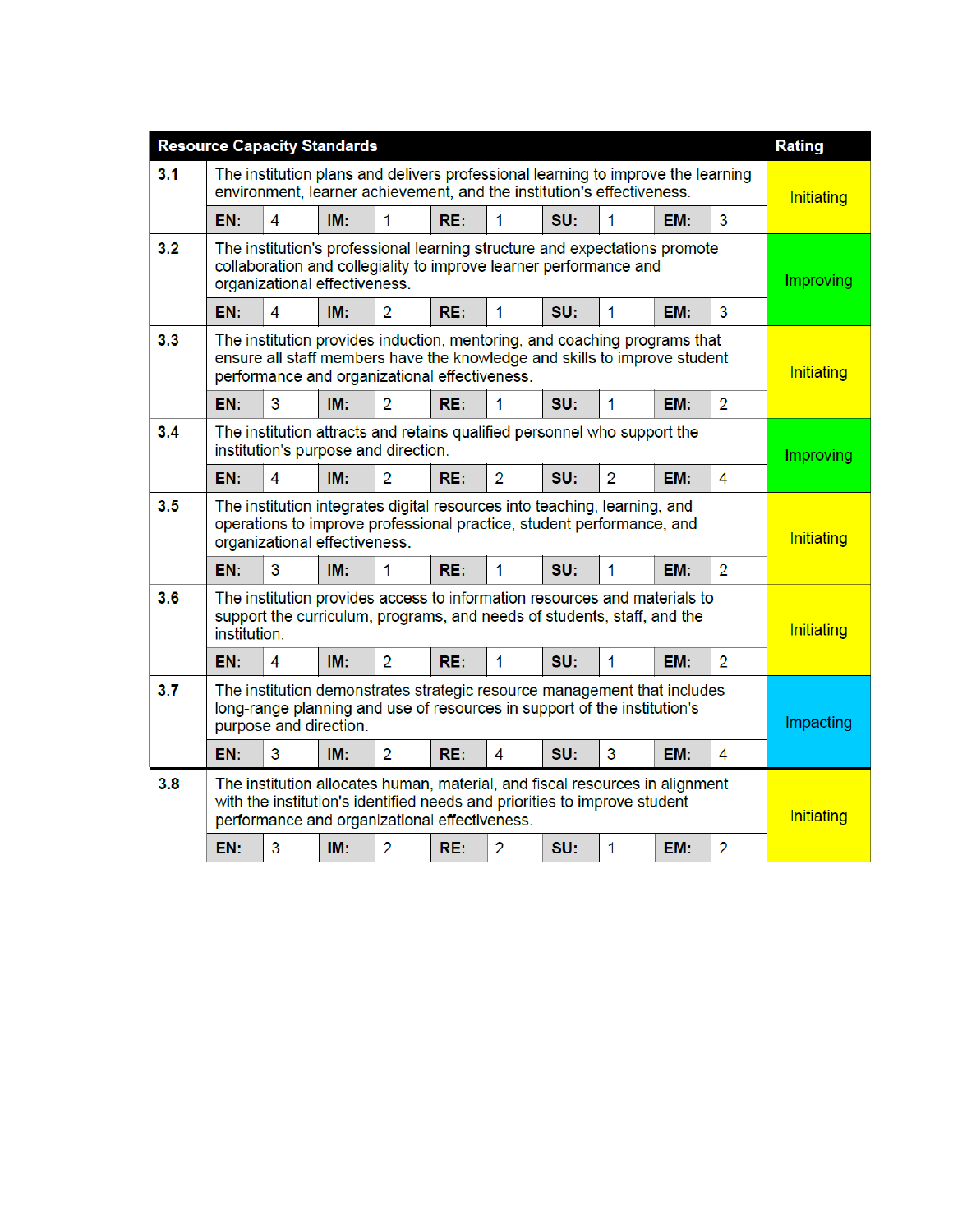#### **Resource Domain**

3.1 - The institution plans and delivers professional learning to improve the learning environment, learner achievement, and the institution's effectiveness.

Engagement - 4 Implementation - 1 Results - 1 Sustainability - 1 Embeddedness - 3

Action: The institution will implement a formal process, with procedural documentation, to plan and deliver professional learning to improve the learning environment, learner achievement, and the institution's effectiveness. Additionally, a formalized process for collecting data will be created and utilized to ensure professional learning impacts the learning environment, learner achievement, and the institution's effectiveness.

3.2 - The institution's professional learning structure and expectations promote collaboration and collegiality to improve learner performance and organizational effectiveness.

Engagement - 4 Implementation - 2 Results - 1 Sustainability - 1 Embeddedness - 3

Action: Procedural documentation and a formalized process for developing and collecting data on the professional learning structure and expectations of the district will be created. This will promote collaboration and collegiality to improve learner performance and organizational effectiveness.

3.3 - The institution provides induction, mentoring, and coaching programs that ensure all staff members have the knowledge and skills to improve the student performance and organizational effectiveness.

Engagement - 3 Implementation - 2 Results - 1 Sustainability - 1 Embeddedness - 2

Action: The school will implement, collect data on, and create procedural documentation to support the implementation of an induction, mentoring, and coaching program that ensures all staff members have the knowledge and skills to improve the student performance and organizational effectiveness of the district.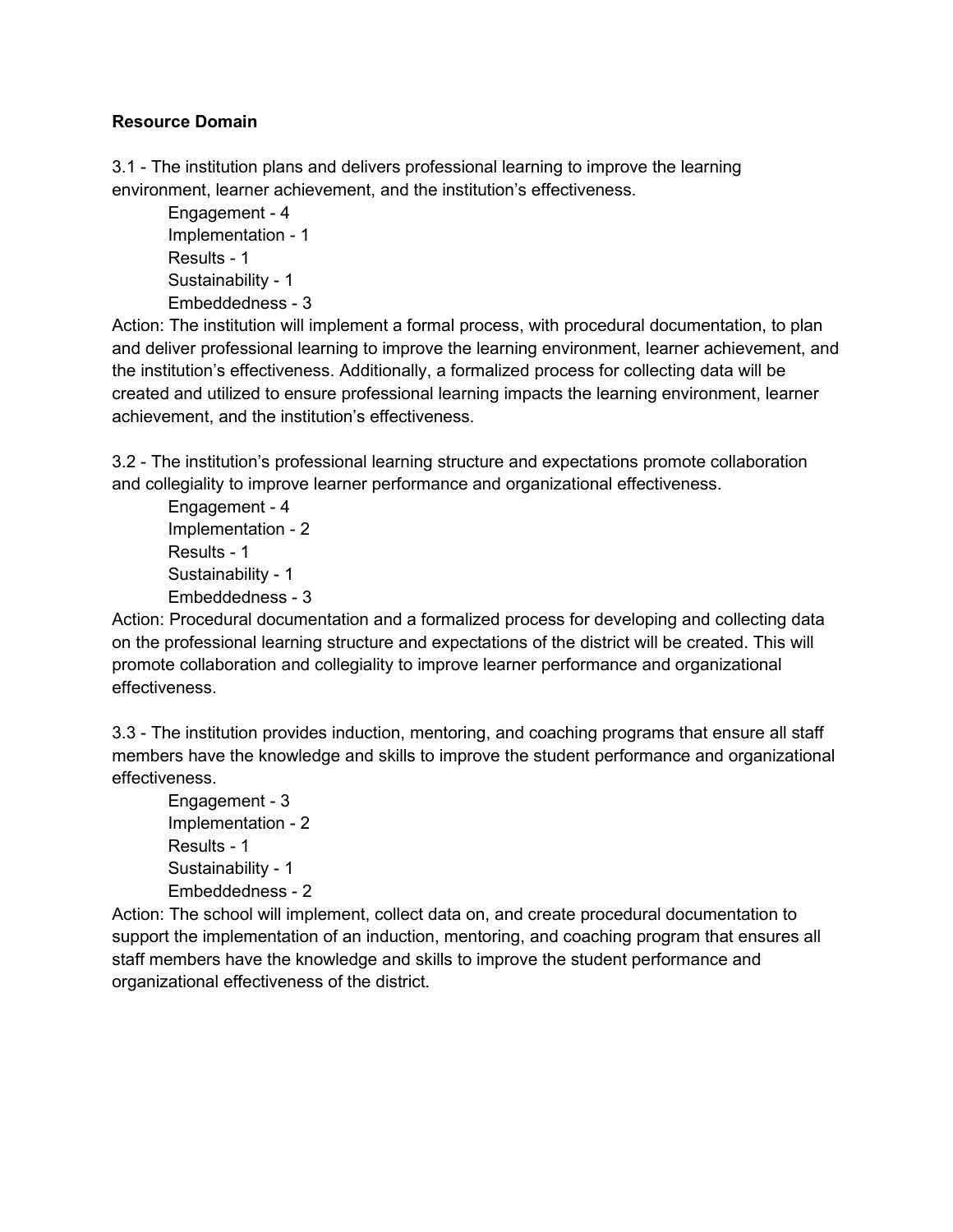3.4 - The institution attracts and retains qualified personnel who support the institution's purpose and direction.

Engagement - 4 Implementation - 2 Results - 2 Sustainability - 2 Embeddedness - 4

Action: The school will develop procedural documentation to support the implementation and data collection of attracting and retaining qualified personnel who support the institution's purpose and direction.

3.5 - The institution integrates digital resources into teaching, learning, and operations to improve professional practice, student performance, and organizational effectiveness.

Engagement - 3 Implementation - 1 Results - 1 Sustainability - 1 Embeddedness -2

Action: The implementation of, data collection related to, and procedural documentation regarding the integration of digital resources into teaching, learning, and operations will occur to ensure there is improvement of professional practice, student performance, and organizational effectiveness.

3.6 - The institution provides access to information resources and materials to support the curriculum, programs, and needs of students, staff, and the institution.

Engagement - 4 Implementation - 2 Results - 1 Sustainability - 1 Embeddedness - 2

Action: The institution will implement a formalized process to ensure information resources and materials are accessible by all stakeholders. Additionally, this will include data collection and the creation of procedural documentation to support the accessibility of these resources, the modification of its curriculum review cycle, and the assessment of district needs to ensure that all needs of all students, staff, and the institution are met.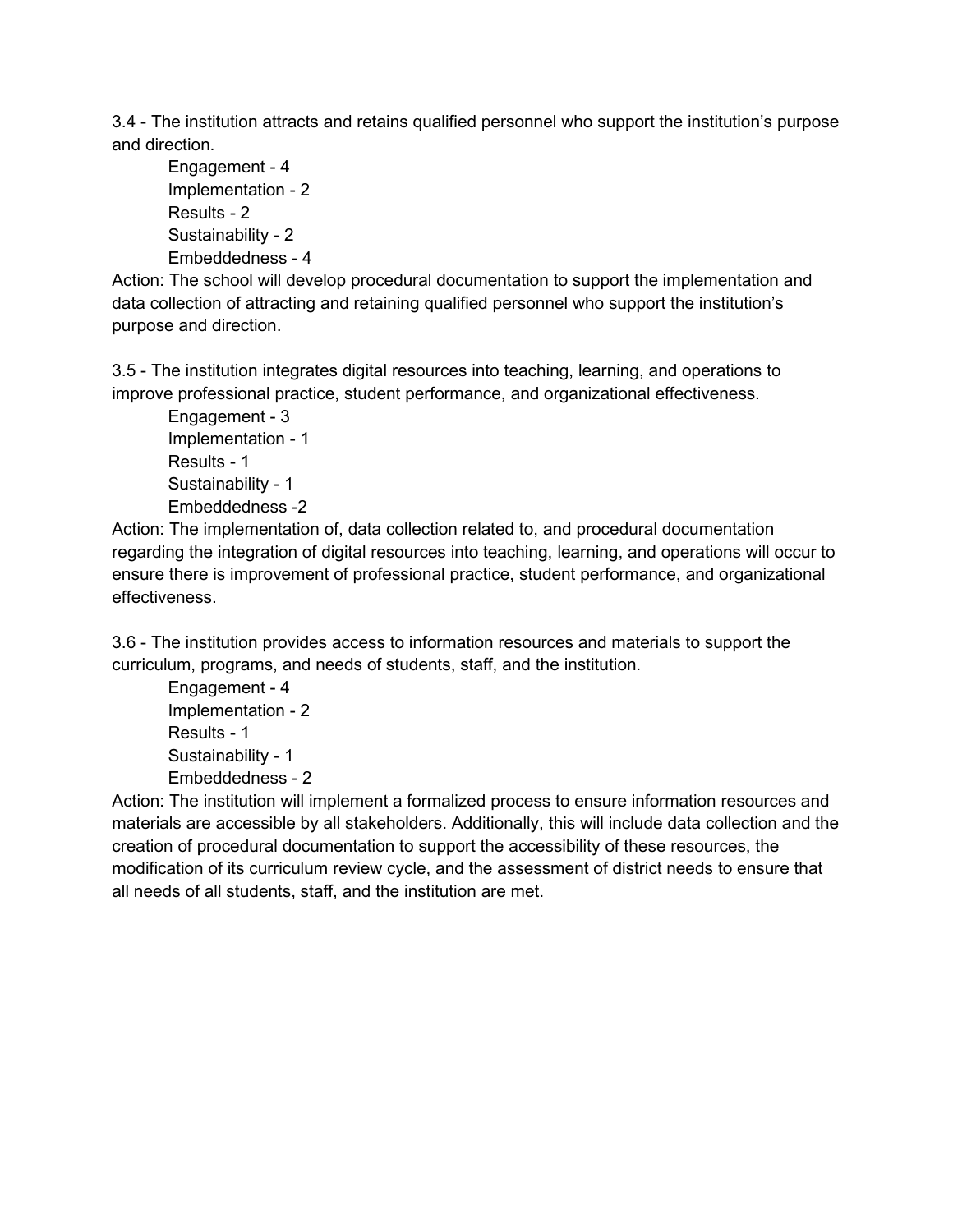3.7 - The institution demonstrates strategic resource management that includes long-range planning and use of resources in support of the institution's purpose and direction.

```
Engagement - 3
Implementation - 2
Results - 4
Sustainability - 3
Embeddedness - 4
```
Action: The school will implement a formalized process to strategically manage resources that include long-range planning and use of resources.

3.8 - The institution allocates human, material, and fiscal resources in alignment with the institution's identified needs and priorities to improve student performance and organizational effectiveness.

Engagement - 3 Implementation - 2 Results - 2 Sustainability - 1 Embeddedness - 2

Action: The institution will implement a formalized process to allocate human, material, and fiscal resources in alignment with the institution's identified needs and priorities to improve student performance and organizational effectiveness. The institution will also create a formalized process to collect data and documented procedures to sustain and embed these practices over time.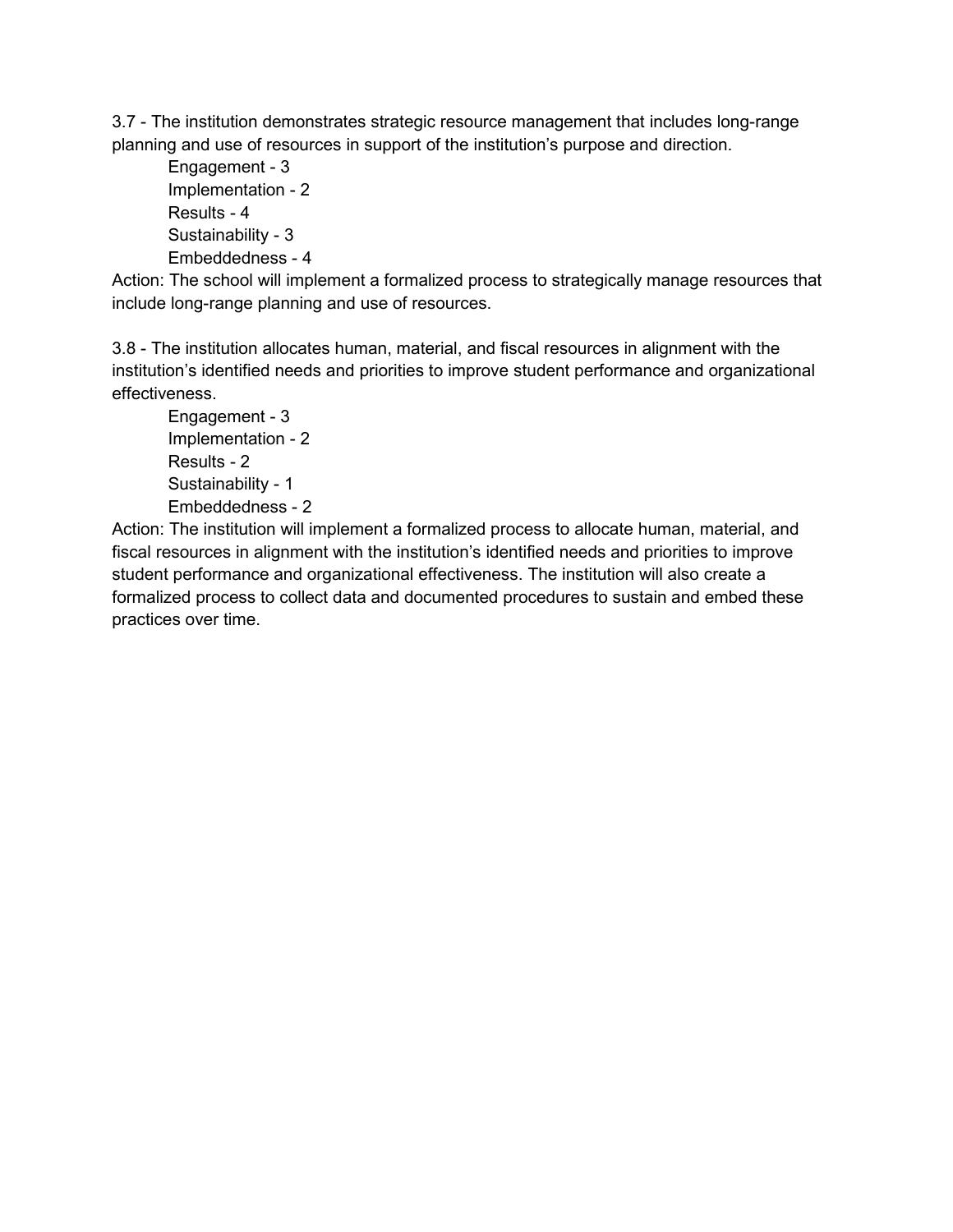### **School Goals**

- 1. All stakeholder groups are committed to the school's mission statement, "To Walk with Dignity, Knowledge, and Wisdom."
	- School leaders should collect yearly climate and culture data from all stakeholders to gauge understanding of and commitment to the mission. The use of data collected over time will provide a better understanding of the impact of the mission and support the annual review of the school's mission statement.
- 2. The school has formal and informal processes for stakeholder engagement.
	- School leaders should collect and analyze data from climate and culture surveys to drive improvement processes within the district.
	- Teacher communication should continue to be a priority (post-pandemic) which entails a higher expectation of contact with students, emphasizing the response to requests for support.
	- Staff should improve their communication with students concerning college and career opportunities.
	- School leaders should strive for increased stakeholder engagement.
- 3. The school is successful in improving student learning expectations and student engagement through quality programs and the use of creative and innovative learning strategies.
	- It is essential for staff to continue to focus on innovative strategies to improve student academic success and equitable learning opportunities.
	- School leaders and instructional staff must increase project-based learning where students have a choice of how they learn the standards identified by their teachers throughout the district.
	- School leaders and instructional staff are encouraged to use rubrics and a standard grading program to provide students with a consistent system of measurement throughout all grade levels.
- 4. SSIS is providing all learners with equitable and personalized learning opportunities that generate clear and attainable paths to graduation.
	- The implementation of intervention programs is essential for students in Kindergarten through eighth grade in math and reading.
	- Additional resources are also required to support individual students' academic growth and achievement.
	- High school leaders and instructional staff should consider developing alternative pathways for high school graduation within the career and technical education alongside the dual enrollment programs.
	- School leaders should expand the data collection program to assist in identifying the impact of the school's equitable learning programs from Kindergarten through twelfth grade.